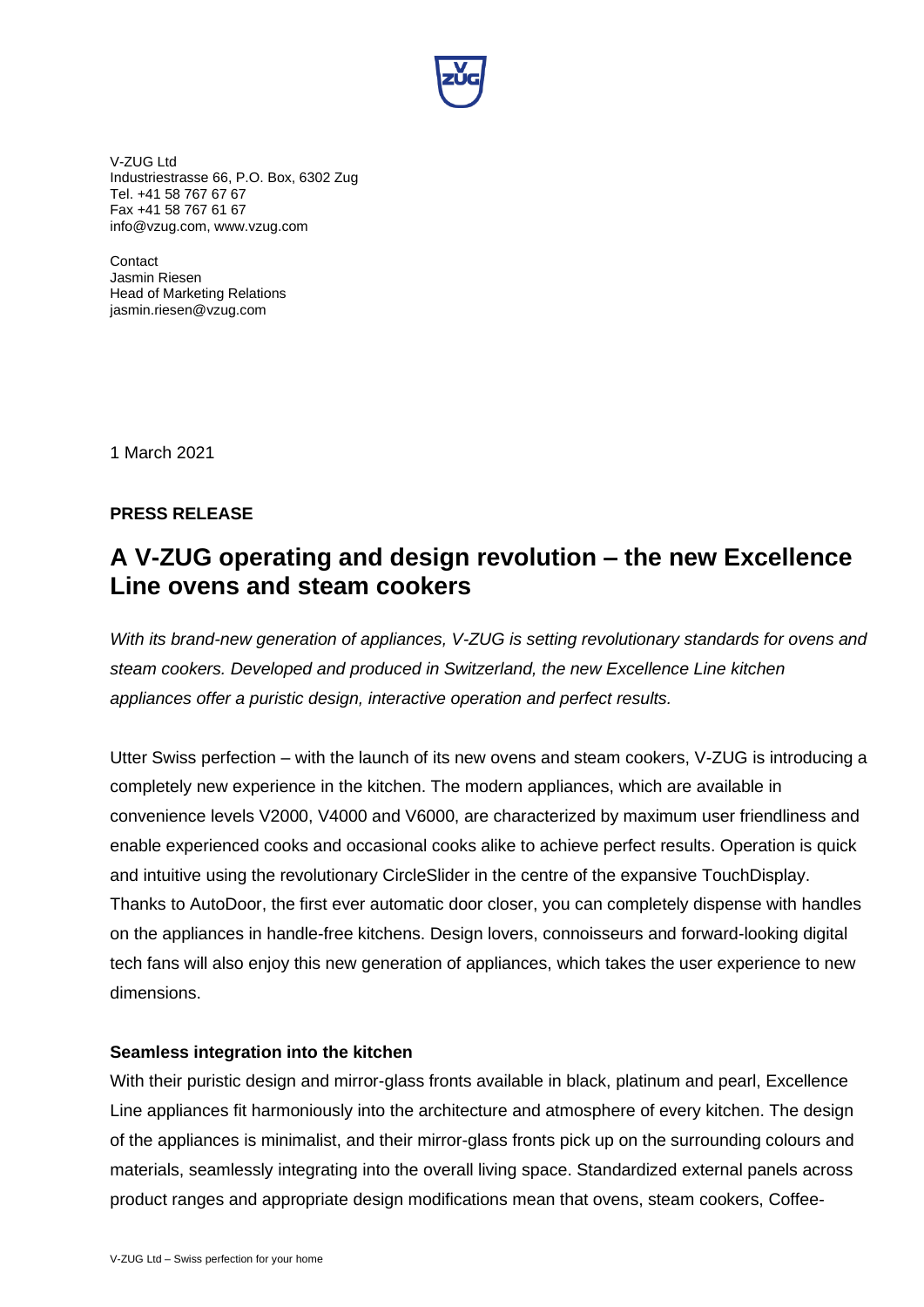

Centers and WineCoolers can be combined with each other as required. Together, they represent a self-confident, elegant product family formed from a single mould.

## **Futuristic appliance controls**

Operating the new steam cookers and ovens is simple and convenient with the CircleSlider – an intuitive rotary encoder that's ground into the centre of the glass TouchDisplay. The user traces their finger across the slightly roughened surface, enabling values to be set with precision. Each setting is described on the high-resolution colour display, allowing you to see which dishes they are most suitable for. During the cooking process, the CircleSlider visualizes progress or the corresponding phase of cooking. Intuitive, interactive and personalizable – this revolutionary operating concept takes the user experience to a whole new level.

### **Innovative AutoDoor**

Unique and new to the market, it's the first door that closes automatically. Ovens and steam cookers equipped with an AutoDoor do not need a handle. The door opens automatically when you press the TouchDisplay. And that's not all – it can close itself automatically too. This innovation is ideal not only for effortless operation, but also means you don't have to check up on your cooking so often: the appliance can open the door slightly during selected cooking processes to let moisture escape or, if required, allow the oven to cool at the end of the process.

#### **The smart way to enjoyment**

The new Excellence Line appliances meld sophisticated technology with maximum convenience. Perfect interior illumination, a precise three-point food probe and networking that comes as standard are just some of the features that ensure perfect results. Added to this is the inspirational recipe collection, perfectly adapted for Excellence Line appliances. New books entitled "Baking. With passion for details" and "Steaming. With passion for details" promise to deliver inspiration for all gourmets. And V-ZUG is now labelling selected recipes as "Easy", "V-ZUG Classics" or "Vegan" – for a healthy and particularly enjoyable lifestyle.

## **Excellence in haute cuisine**

Simple, precise operation and perfect results every time – this is essential for V-ZUG ambassadors too. Top chef Andreas Caminada is looking forward to working with the new appliances: "V-ZUG represents top quality and innovation, just like our cuisine. Striving for perfection, constantly improving and achieving new dimensions in cooking are what connect us." The new Excellence Line appliances reinforce this common ground and pave the way for further successful and excellent collaboration at the highest level.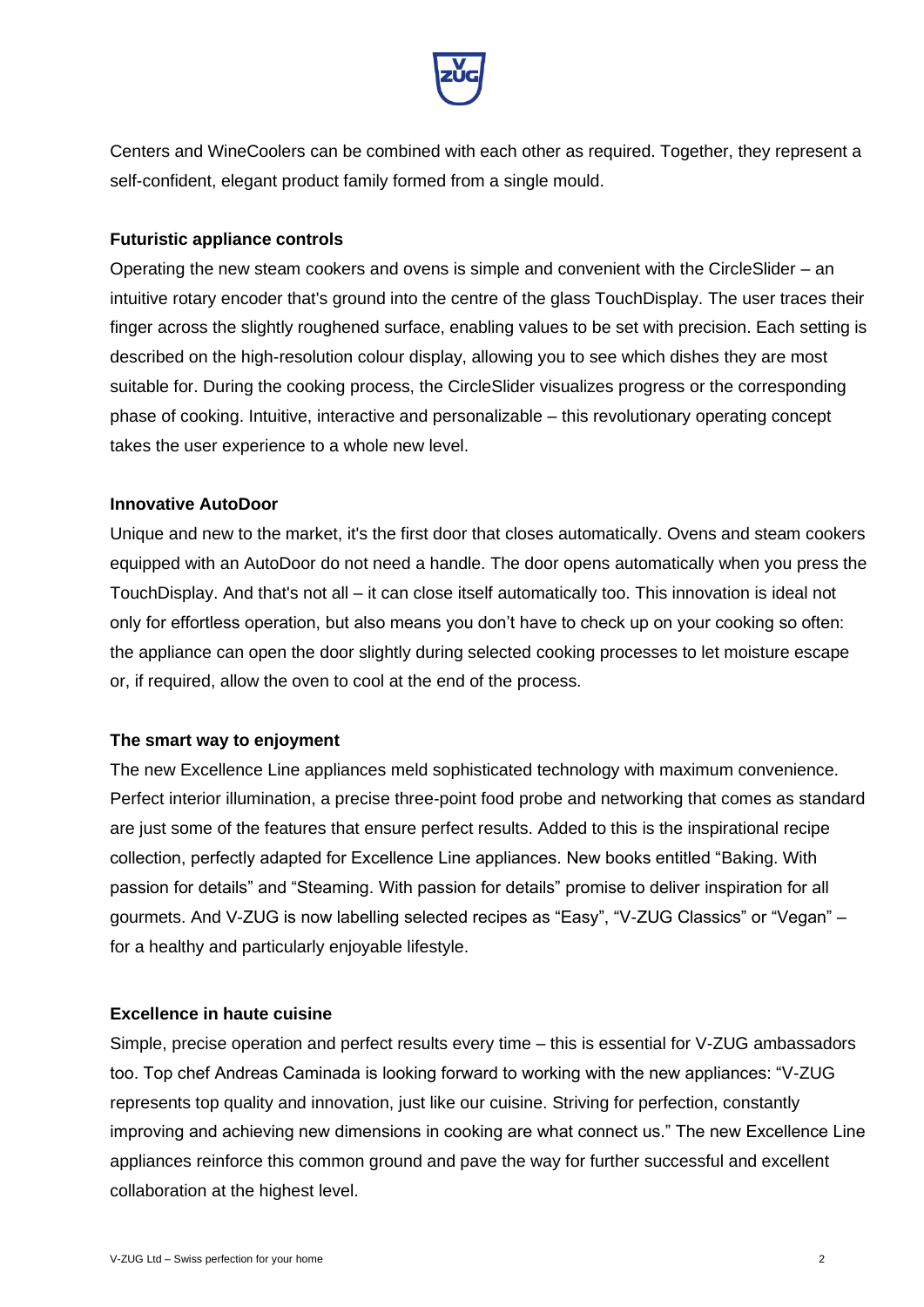

Further information at: vzug.com

## **Photo material**



Photo 1

*With its brand-new generation of appliances, the Excellence Line, V-ZUG is setting revolutionary standards for ovens and steam cookers.*



Photo 2 *With their puristic design and mirror-glass fronts available in black, platinum and pearl, Excellence Line appliances fit harmoniously into the architecture and atmosphere of every kitchen.*



Photo 3

*Excellence Line appliances featuring AutoDoor open and close automatically when the TouchDisplay is pressed.*